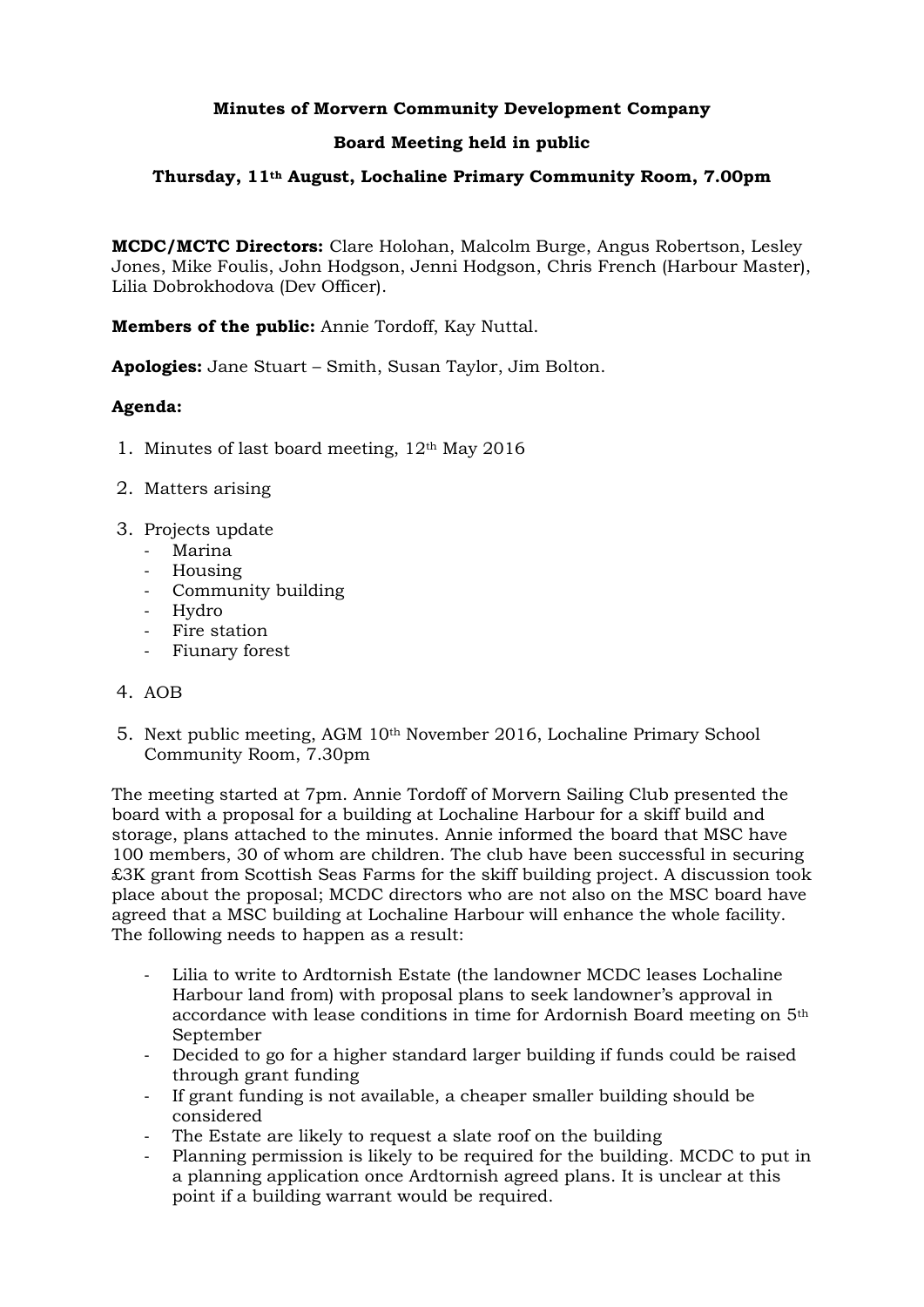- It was agreed to plant a hedge around the MSC area of Lochaline Harbour and define an area for a dinghy park with a hedge as well. A possibility of a barrier with a padlock was discussed for a dinghy park area but no decision made. The hedge will be good for safety and clear parking arrangements.
- Skiff build will start in the meantime, several possibilities for the build Old Fire Station, John Hodgson's shed, a portable gazebo at Lochaline Harbour. The preference was for a portable large gazebo at Lochaline Harbour on condition that it will be taken down if any complaints from customers or the Estate.
- Lilia to apply for funds for MSC building through Coastal Communities Fund. If successful with funding, MCDC would need to charge MSC a commercial rent for the use of the building.
- It was agreed that both MCDC and MSC wanted to make this project work and would need to talk further in the future once funding is available etc to work out a structure.
- 1. **Minutes** Mike proposed, Clare seconded.

## 2. **Matters arising**

**All Star** – Lilia to chase Tokheim again**.** Foreign cards are sometimes not accepted by the machine, this is to do with the bank people are with and restrictions on account when abroad, not something we could control.

**CAOLAS** – Lilia provided them with information required and got them in touch with Voluntary Action Lochaber who are able to help further.

#### 3. **Projects Update**

**Marina expansion** – swinging moorings have now been installed and are well used. There is a long term boat on one of the moorings and several enquiries for winter moorings. A possibility of advertising winter moorings was discussed.

Lochaline Harbour is doing well – Angus presented to date accounts for MCDC and MCTC. MCTC accounts show that Lochaline Filling Station is making a very small profit, this is due to quite high outgoings and trying to keep price of fuel in the village as low as possible.

Lilia is completing an application for Coastal Communities Fund for pontoons expansion, 2 large swinging moorings, a MSC building and a work boat.

Lilia applied for Stage 1 LEADER funding for pontoons expansion, application successful and have been invited to apply for Stage 2.

There are no guarantees for successful funding with CCF and LEADER but if both successful, amount of funding required from one or the other would need to be reduced. CCF are aware of this. LEADER application did not include for large moorings, work boat and MSC building. LEADER is EU funding too so there is some uncertainty there. The current thinking is "business as usual" but the Highland Council will not be issuing any offer letters for funding until the Scottish Government confirms its position on EU funding.

**Housing** – there a couple of things still outstanding before planning permission is given for both developments - parking and flood risk. Malcolm and Angus completed the "in house" part of flood risk assessment and the architect forwarded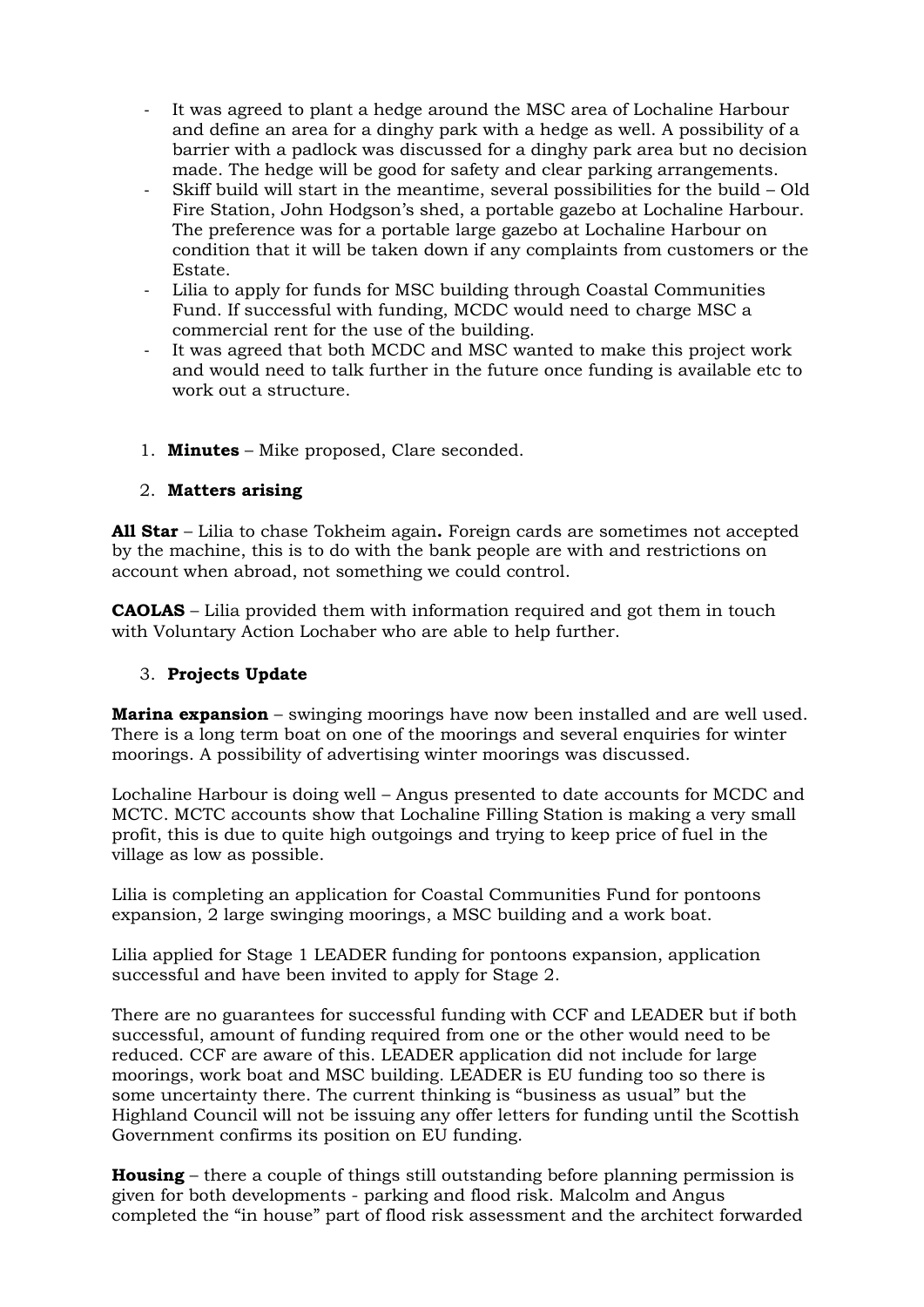it on to the planners. Lilia working on parking arrangements with the architect to avoid the centre of the village becoming a large car park.

A member of the community enquired about an application for sheltered housing in Lochaline, another enquired about the self build plot.

MCDC have an agreement with HSCHT who have provided us with updated financial projections for housing. Also indicated that Lochaber Housing may be interested in some sort of cooperation with MCDC on developing housing.

The Directors agreed to hold a special meeting to discuss options for moving forward with the housing project once planning permission is in place.

Land swap with Malcolm Burge is progressing but slowly.

**Community Building** – The Big Lottery have just opened a new capital projects fund called Community Assets. Lilia has been in touch with them to discuss the community building project on the land of the Old Scout Hut. Big Lottery will come to see MCDC in September to talk about the project in detail before inviting MCDC to submit an application form.

**Hydro** – updated financial projections received from Hydroplan. Allt achadh Forsa payback is not looking good but looking at options. Barr still seems viable. Progressing with various ecological surveys and working towards obtaining planning permission. FITs may be changing in 2019 which will make the proposals more attractive. In the meantime, accepted SSE grid offer but were rejected as the offer was interactive, meaning that someone else accepted before us. SSE will issue us with another grid offer which may also be cheaper than the original one. Once planning is in place, there is value to it and there may be options for development on the ground.

**Fire Station** – the board have decided not to go ahead with the purchase as no solid plan was developed during the consultation stage.

**Fiunary Forest** – Mike reported on the meeting of the Morvern Community Forest Development Group on Monday 8 August. There were 4 main action areas following the meeting with the Forestry Commission in June:

- 1. Register of relevant forest skills in Morvern Donald Kennedy will assemble a list of people he is aware of who are available and able to undertake work in Fiunary Forest for the FC. He'll also put a note in De tha Dol? to invite anyone else who is interested to get in touch.
- 2. Forest Crofts it was agreed that MCW would pursue this direct with the FC
- 3. Community desire for increased involvement in managing the forest Mike will seek funding from the FC's Community Fund to engage a consultant to set out the pros and cons of each of the options available to the community for involvement, and then to develop a business plan for negotiation with the FC on the community's favoured option.